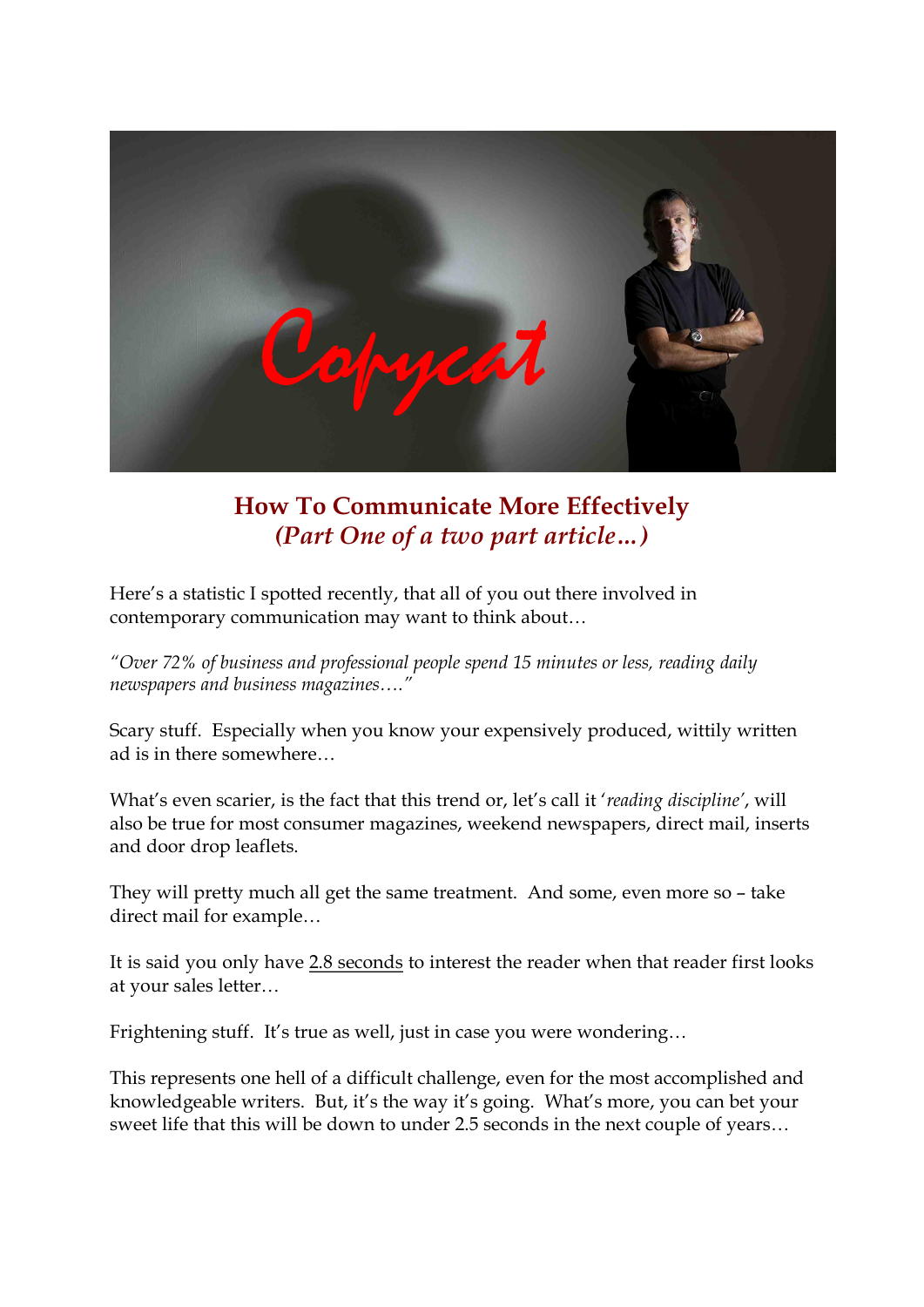### **Learn What Works And What Doesn't**

Let's face facts. Your promotional message - in whatever medium you choose, cannot stimulate sales if it is not read. And, it will not be read if it doesn't get the reader's attention.

As I have mentioned many times before in these articles - the message must have relevance to the reader. It must also offer a real benefit. And it must be simple and easy to understand.

The master, John Caples, explained this superbly many years ago…

*"Don't make ads simple because you think people are low in intelligence. Some are smart and some are not smart. The point is that people are thinking about other things when they see your ad. Your ad does not get their full attention or intelligence. Your ad only gets a fraction of their intelligence… people won't study your ad carefully. They can't be bothered. And so you have to make your ads simple."*

But, even if your message has relevance, benefit and simplicity in spades – and it should  $\overline{\phantom{a}}$  it can still fail…

*…because, it has to attract in visual and layout terms as well.*

And this is where a huge proportion of budget and time is wasted. Due entirely to lack of knowledge and understanding of what works and what doesn't…

# **Does It Look Good?**

As everyone should realise by now – it's easier to get attention and interest than it is to hold it…

In 1994, David Ogilvy wrote that an average ad is only read by 4% of the people. Nearly 12 years on, I would suggest that this is now down to 3% or perhaps even less…

So, my dear friends, 97 out of 100 people you are paying a lot of money to reach – aren't even hearing you…

Yes, they miss your message completely. It's invisible to them…

Not the fault of the publication either. It's almost certainly down to you.

Or let's say the responsibility is shared by whoever created your message in the first place (shared of course, because you will probably have signed itoff…)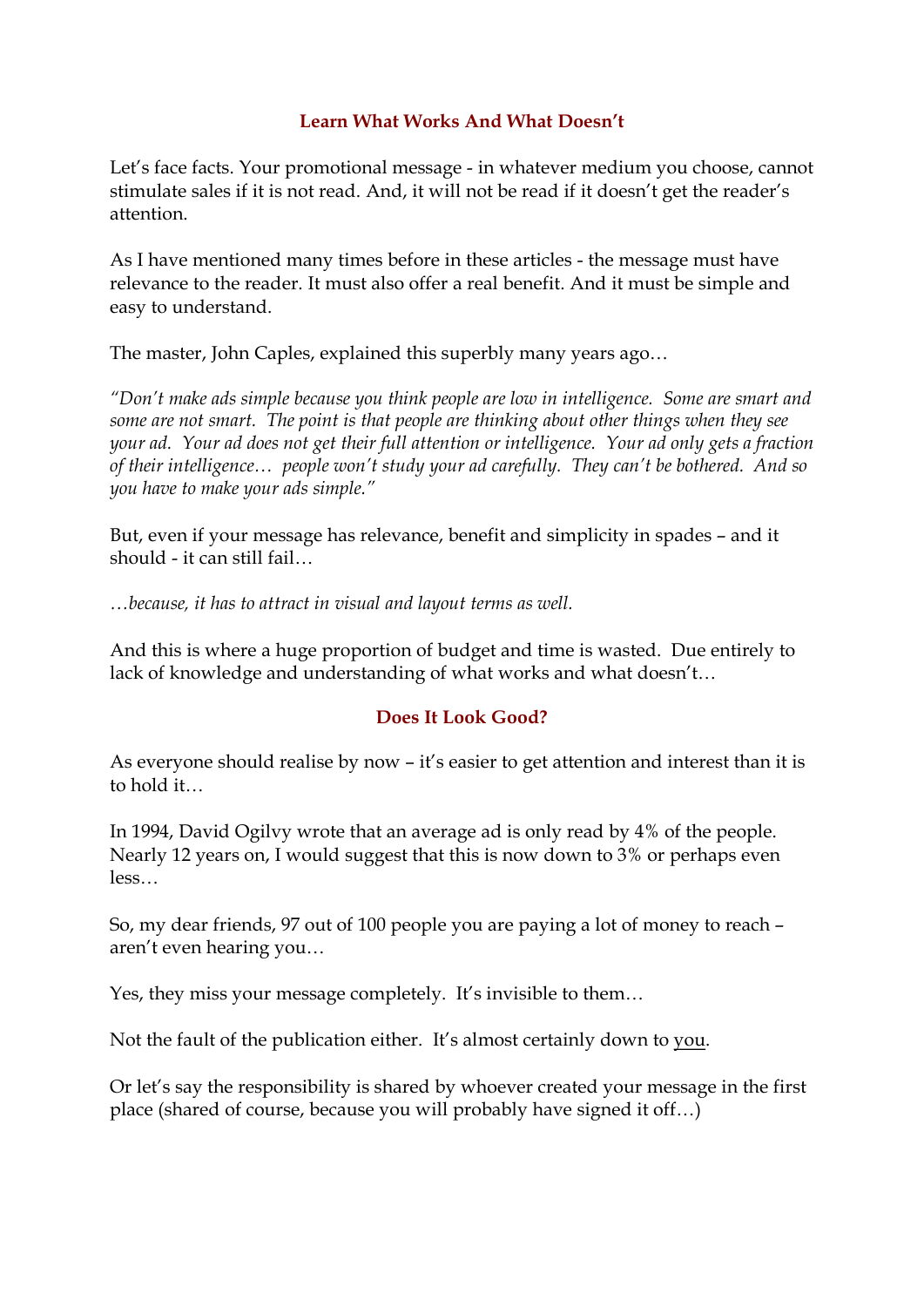If it's a creative person or art director who hasn't studied the creative process relating to contemporary communication (*the vast majority these days fall under this heading*), then all that person is interested in, is how the creative looks.

*"Does it look good? Yes, it looks fantastic. OK then, let's run it …"*

They are all aethetics. Which means that they regard copy as a mere element in the design. The decision about the font is relatively unimportant to them and the overall layout is nothing more than an aesthetic decision.

David Ogilvy once said that people like this should all be *"boiled in oil"*

I agree. I'll get the fire going, David….

### **Choose The Wrong Font Type And You Can Lose –In An Instant – 3 Out Of 4 Of Your Readers.**

Unbelievable I know. But believe it. Because it's true.

Design is a vital part of the business of communication. And typography - the art of designing a communication by using the printed word – is equally so, though you wouldn't think it, looking at some of the garbage out there…

Here's something you can take to the bank. Tell them I sent you.

Always use a serif font for your body text if you want your message to be read. It will always outperform sans serif.

Always…always…always…

*Garamond, Franklin, Courier, Galliard, Corona Light Roman, Book Antiqua, Times Roman, Corvette, Georgia, Palatino* are always good choices…and some are much better than others, as you will see later…

A visionary guy called Colin Wheildon ran a number of fascinating tests on fonts many years ago, which formed the basis of an extraordinary book called *"Are you communicating or just making pretty shapes?*

It's probably the most meaningful work on the subject I have ever seen.

Here's one test that showed quite clearly, that an ad written in serif (Garamond) was read and comprehended by 670,000 people (66% of the test).

The same ad, written in sans serif (Helvetica) was only comprehended by 120,000 readers (12.5% of the test)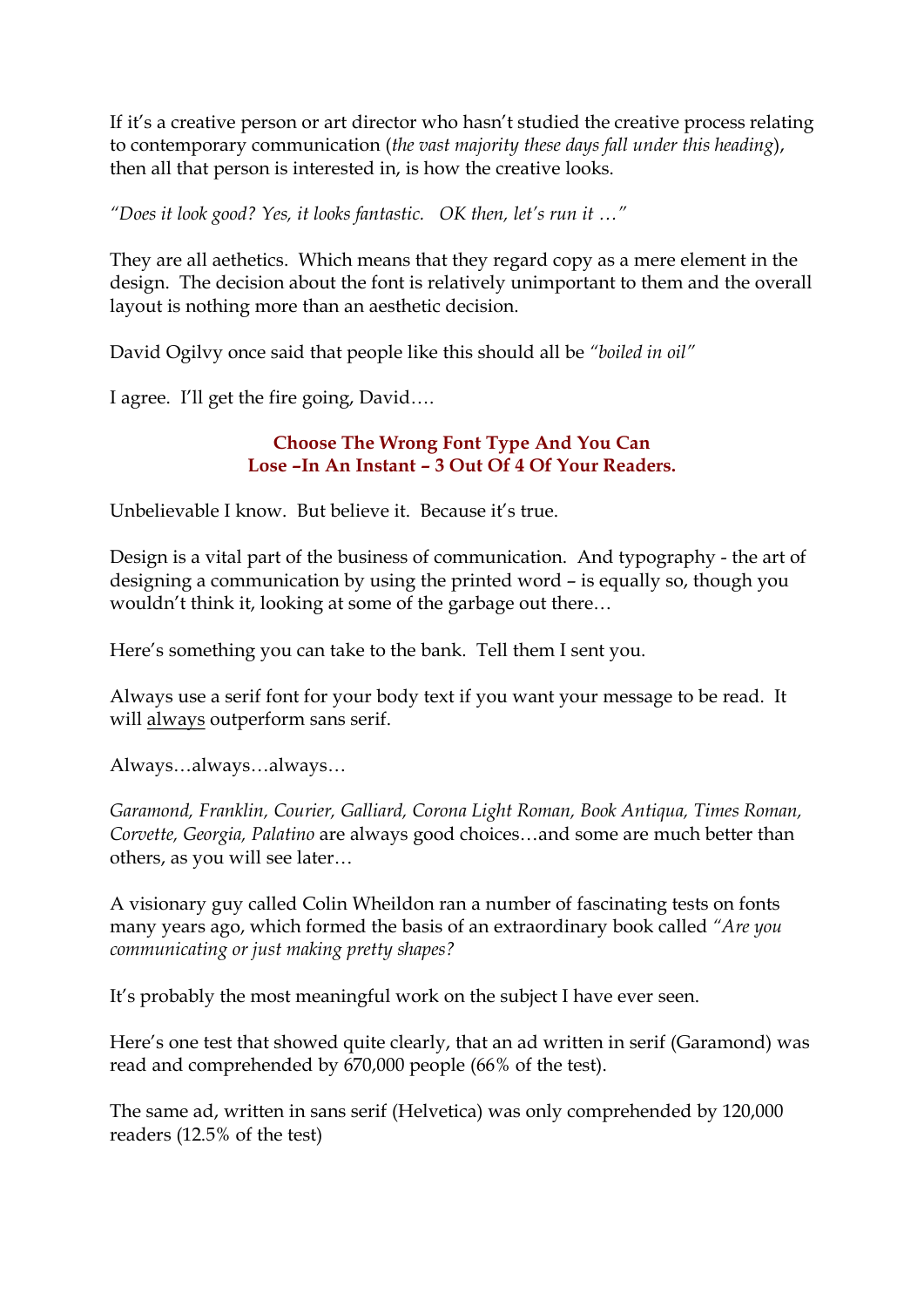The same ad, incidentally, written in Times Roman – probably most people's favourite font - achieved 320,000 comprehension, just less than 50% of that achieved in Garamond.

These are very serious numbers indeed…

# **Exaggerated Spacing & Reversed Out Text**

Colin did a lot more testing in this area and unearthed a few other nuggets too.

He identified that exaggerated leading (spacing) is also a further hurdle to reading, comprehension and ultimate success. And the reasons for this are surprisingly simple. Our normal reading habits show that we are happy with what is known as "reading gravity"

We have been brought up on standard spacing. Play around with it and the eye becomes uncomfortable. Once this happens, the brain steps in and says – *" not happy with this"* – and influences you to move on to something else…

Another one bites the dust. A bit more valuable marketing budget down the pan…

To communicate effectively, we must always use typefaces that are proven to be no hurdle against comprehension. Because it "looks good" or is your favourite font should not come into it.

Here's another bit of gold dust, in the form of a head to head test...

It was a straight serif type against sans serif. Same ad, same copy, same everything – just the font type was different.

The results were staggering…

|                   | Comprehension | Comprehension | Comprehension |
|-------------------|---------------|---------------|---------------|
|                   | Good          | Fair          | Poor          |
| <b>Serif</b>      | 67%           | 19%           | $14\%$        |
| <b>Sans Serif</b> | $12\%$        | 23%           | 65%           |

In summary, more than 5 times as many readers read the serif copy as read the sans serif copy in the same ad layout.

By the way, while he was doing all these tests, Colin also despatched another old wives tale to the waste basket…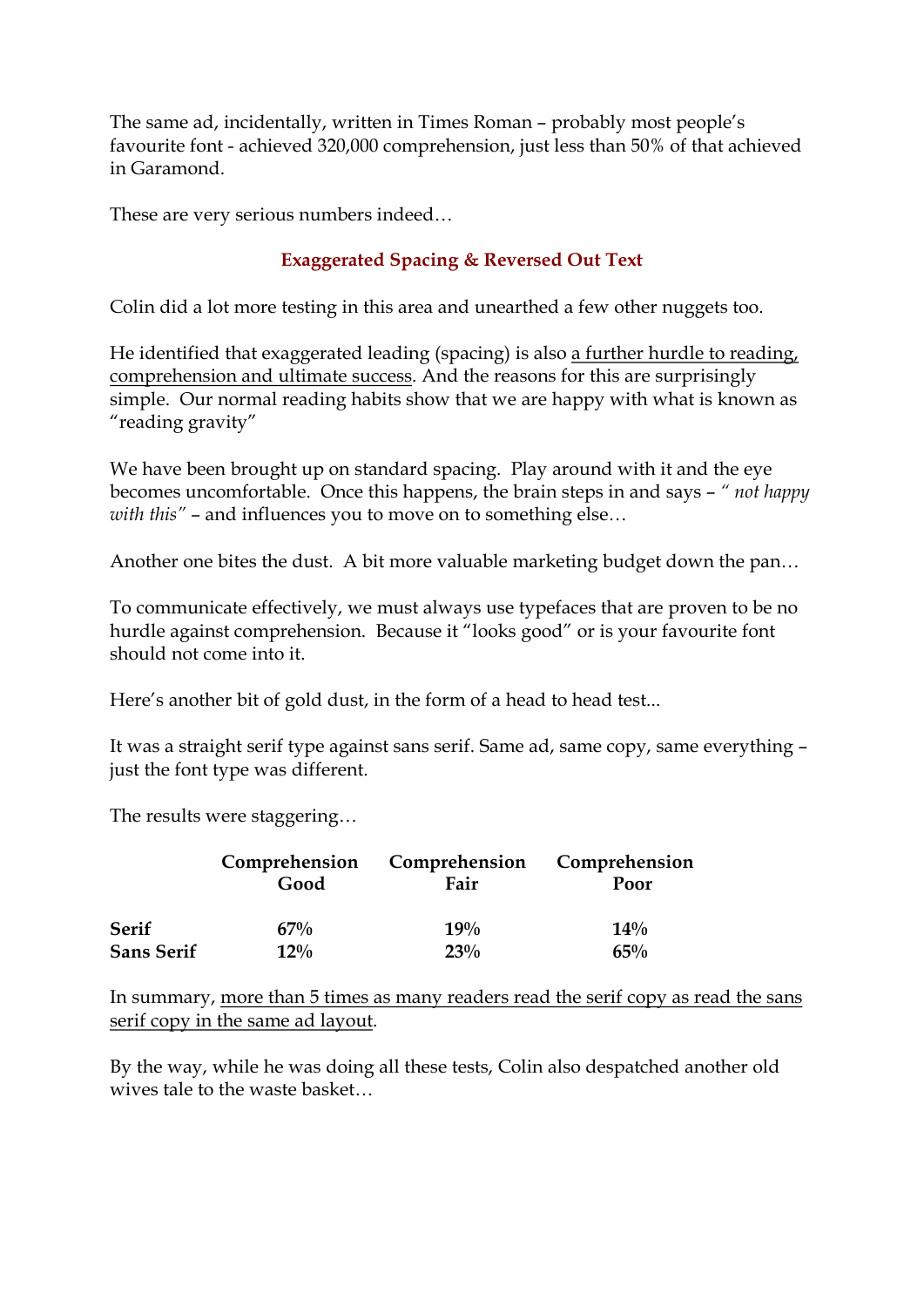# **The Truth About Italicised Copy.**

An opinion that's long been held in certain circles - is that italicised text is very hard to read. Actually, this has been shown to be absolute tosh.

Italicised copy when researched in a disciplined test, suffered from no lack of comprehension at all.

Obviously, I am not suggesting your next letter is a full page of italicised copy, but this controlled test data proves without doubt that italicised text can be used with total confidence in your promotional messages…

Now on to reversed-out text. Professional communicators have known for generations that reversed-out text is a massive hurdle to reading. Yet, these days it seems to be appearing more and more.

I cannot believe that people waste money like this. There is absolutely no excuse.

I heard a creative say the other day that reversed-out text is great for getting people's attention. Yes, you bozo, that might be the case, but if it then stops them reading any further, you have wasted your client's money.

And it does.

Here's what Colin's research showed on this subject. By the way, we are not talking about a few words or a headline here - we are talking about a whole block of copy.

| <b>Comprehension Level</b>      | Good   | Fair   | Poor   |
|---------------------------------|--------|--------|--------|
| Serif font<br>$\left( a\right)$ |        |        |        |
| Normal text - black on white    | 70%    | 19%    | $11\%$ |
| Reversed text - white on black  | $0\%$  | $12\%$ | 88%    |
| Reversed text - white on purple | $2\%$  | 16%    | 82%    |
| Reversed text – white on blue   | $0\%$  | $4\%$  | $96\%$ |
| (b)<br><b>Sans Serif font</b>   |        |        |        |
| Normal text – black on white    | $14\%$ | 25%    | 61%    |
| Reversed text - white on black  | $4\%$  | 13%    | 83%    |

## **The Facts Are Very Clear. So, Don't Wait Act On Them NOW And You Will See An Immediate Benefit.**

These days, it's getting tougher by the day to get those elusive response levels up, whatever media route is chosen. I am hearing this from all markets and all sectors and we are seeing it ourselves in our own client activity.